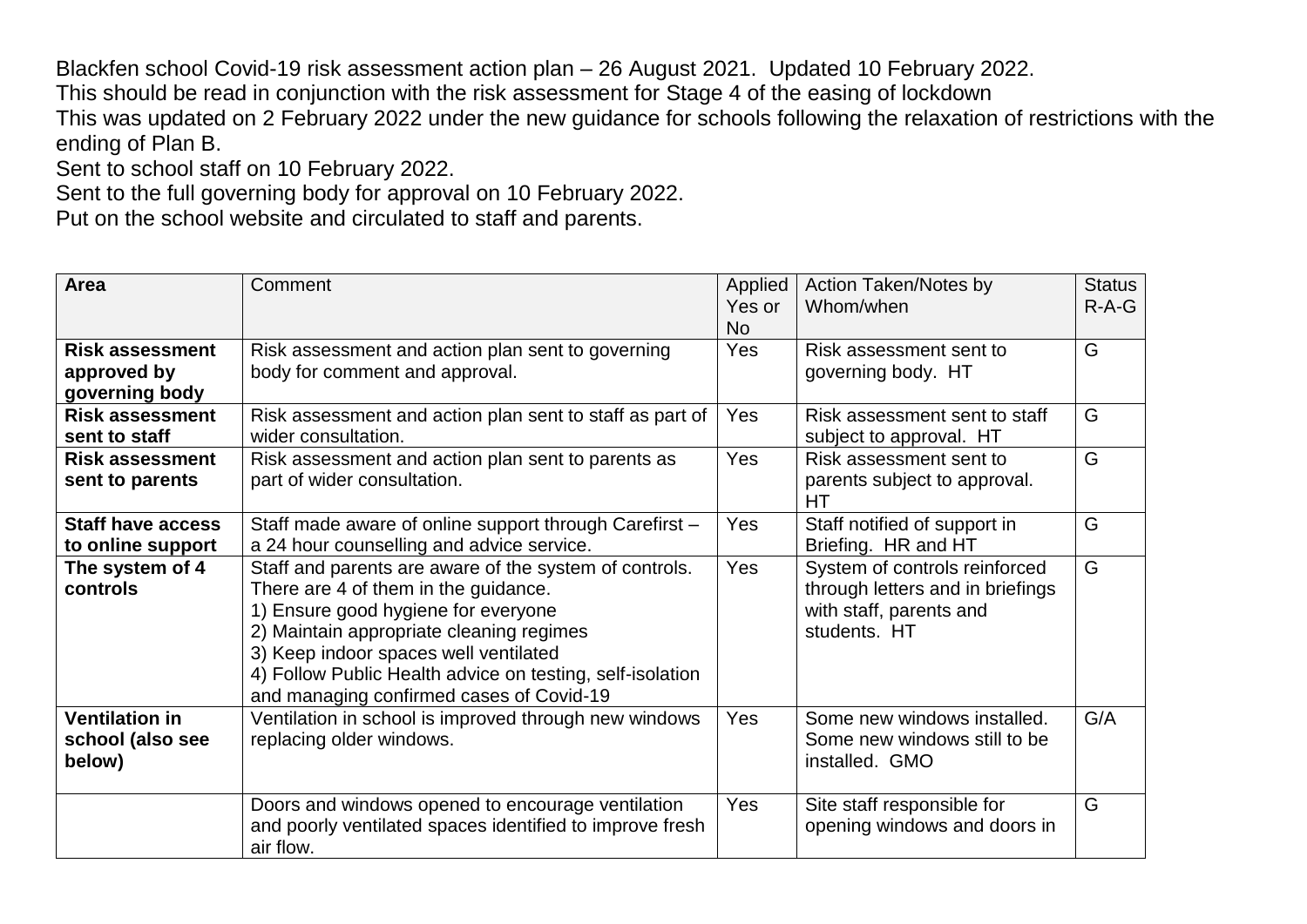|                            |                                                                                                                                                                                                                                                                                                                                                                                                                                                                                                                                                                                                                                  |     | the morning every day.<br><b>VMU/GMO</b>                                                                         |   |
|----------------------------|----------------------------------------------------------------------------------------------------------------------------------------------------------------------------------------------------------------------------------------------------------------------------------------------------------------------------------------------------------------------------------------------------------------------------------------------------------------------------------------------------------------------------------------------------------------------------------------------------------------------------------|-----|------------------------------------------------------------------------------------------------------------------|---|
|                            | Mechanical ventilation is adjusted to increase the<br>ventilation rate and full fresh air wherever possible and<br>checked to confirm that normal operation meets current<br>guidance and that the air is not on 're-circulate'. This is<br>balanced with providing thermal comfort to avoid<br>extremes of temperature and children may wear<br>warmer clothing accordingly. The Health and Safety<br>Executive guidance on air conditioning and ventilation<br>during the COVID-19 pandemic and CIBSE COVID-19<br>advice provides information.                                                                                 | Yes | Site Manager and team ensure<br>this is done. VMU/GMO                                                            | G |
|                            | Schools are encouraged to follow Dfe advice to<br>measure Co2 levels in classrooms with the installation<br>of Co2 monitors, which will be distributed by the<br>government from the end of August along with<br>guidance on how to use them.                                                                                                                                                                                                                                                                                                                                                                                    | Yes | Monitors (50) have been<br>received and have been placed<br>in different classrooms                              | G |
|                            | Guidance to staff on CO2 monitor use - what actions to<br>take to increase ventilation if CO2 levels go into the<br>poor category                                                                                                                                                                                                                                                                                                                                                                                                                                                                                                | Yes | <b>Business manager and Site</b><br>manager ensure this is done<br>with clear instructions to staff.<br>VMU/GMO. | G |
| <b>Ventilation</b>         | Windows and doors will be continue to be opened to<br>ensure ventilation. Some classrooms have CO2<br>monitors in them to monitor levels. Staff will be opening<br>windows and doors fully between lessons. In addition,<br>the only indoor area available at break and lunch will be<br>the canteen as at present. There are shelters in other<br>parts of the school. With this in mind, students should<br>wear warm clothing. We will ensure that there is<br>thermal comfort to avoid extremes of temperature and<br>children may wear warmer clothing accordingly.<br>The library will also be open on the specified days. | Yes | Parents and staff and students<br>informed.                                                                      | G |
| Use of air<br>conditioning | Air conditioning can be used in rooms if there is<br>adequate ventilation.                                                                                                                                                                                                                                                                                                                                                                                                                                                                                                                                                       | Yes | Instruction issued to staff that<br>they can use air conditioning<br>when windows are kept open.                 | G |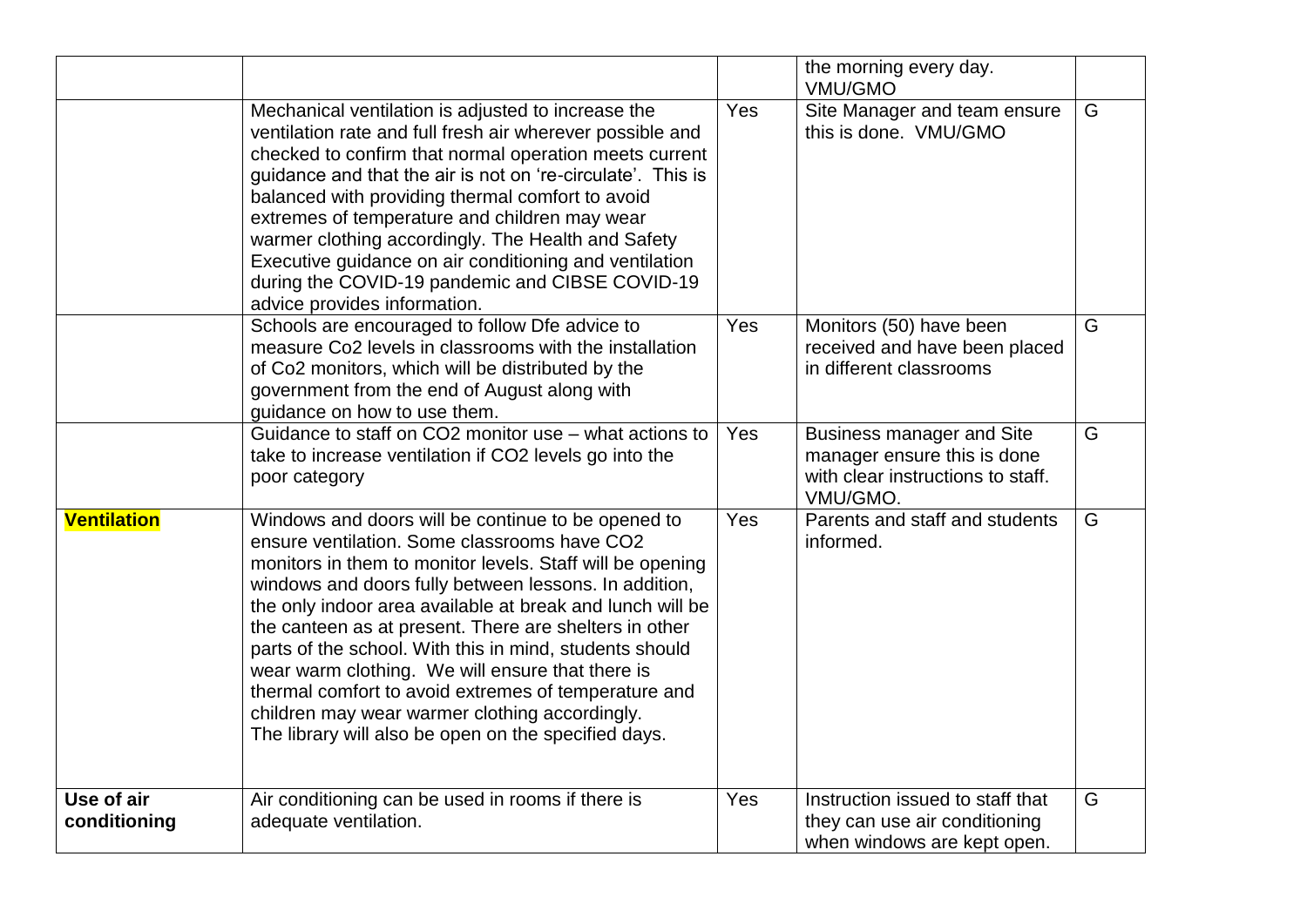|                                                   | See https://www.hse.gov.uk/coronavirus/equipment-<br>and-machinery/air-conditioning-and-<br>ventilation/index.htm                                                                                                                                                                                                                                                                                                                                                                                                                                                                                                  |     |                                                                                        |   |
|---------------------------------------------------|--------------------------------------------------------------------------------------------------------------------------------------------------------------------------------------------------------------------------------------------------------------------------------------------------------------------------------------------------------------------------------------------------------------------------------------------------------------------------------------------------------------------------------------------------------------------------------------------------------------------|-----|----------------------------------------------------------------------------------------|---|
| <b>Face coverings</b>                             | Face coverings are no longer advised by law for<br>secondary students, or staff and visitors either in<br>classrooms or in communal areas. They must be worn<br>in enclosed and crowded spaces where people may<br>come into contact with other people they don't normally<br>meet such as mixing with other schools, public<br>transport dedicated transport to school, and school<br>transport.                                                                                                                                                                                                                  | Yes | HT and DHT/AHT and SSO                                                                 | G |
|                                                   | 15 November 2021 onwards - Face coverings to be<br>worn by staff in Briefing                                                                                                                                                                                                                                                                                                                                                                                                                                                                                                                                       | Yes | HT has sent a message to staff<br>regarding wearing of face<br>coverings at Briefings. | G |
| <b>Face coverings</b>                             | Students are advised to wear a face covering.<br>However, for students in year 7 the wearing of a face<br>covering in communal areas and in corridors, is<br>mandatory (not in lessons). If a student is exempt, they<br>should wear an exempt lanyard. These are available to<br>collect from their respective student support officer.<br>Wording from PH. You highlighted the challenges that<br>come with the reintroduction of these. We suggest that<br>you reintroduce specifically for the sub-groups/year<br>groups that have reached threshold level where there<br>has been evidence of closely mixing. | Yes | Parents informed and staff and<br>students informed.                                   | G |
| <b>Face coverings</b><br>from 29 November<br>2021 | Where students in year 7 (which would be children who<br>were aged 11 on 31 August 2021) and above are<br>educated, we recommend that face coverings should<br>be worn by students, staff and adult visitors when<br>moving around the premises, outside of classrooms,<br>such as in corridors and communal areas. This is a<br>temporary measure. Students in these schools should<br>also wear a face covering when travelling on public<br>transport and dedicated                                                                                                                                             | Yes | Letter sent to parents and to<br>staff. HT                                             | G |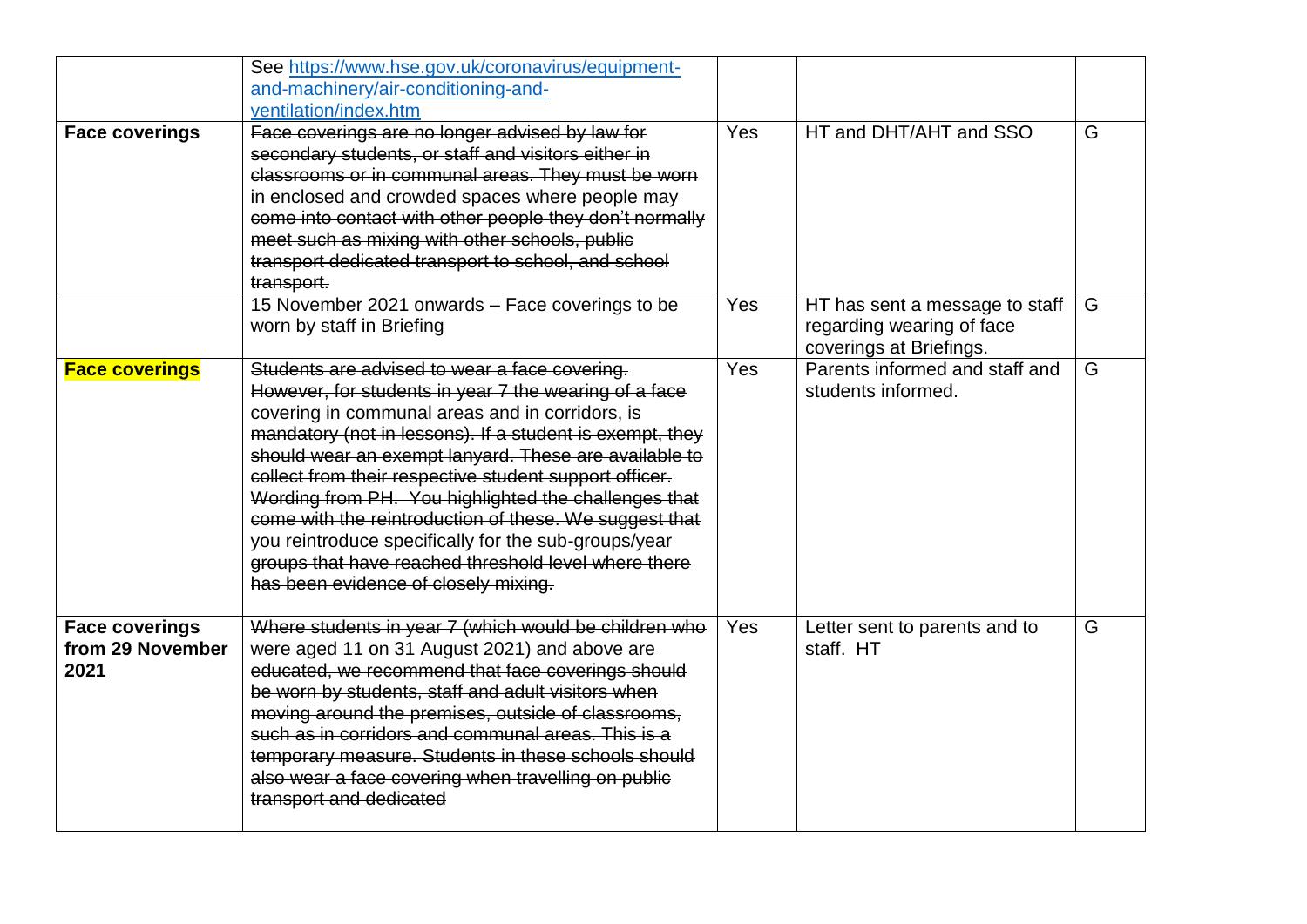|                                                 | transport to and from school. We do not advise that                                                                                                                                                                                                                                                                                                                                                                                                                                                                                                                                                                                                                                                                                                                                                                                                                                                                                                                                         |     |                                                                                                                                                                            |   |
|-------------------------------------------------|---------------------------------------------------------------------------------------------------------------------------------------------------------------------------------------------------------------------------------------------------------------------------------------------------------------------------------------------------------------------------------------------------------------------------------------------------------------------------------------------------------------------------------------------------------------------------------------------------------------------------------------------------------------------------------------------------------------------------------------------------------------------------------------------------------------------------------------------------------------------------------------------------------------------------------------------------------------------------------------------|-----|----------------------------------------------------------------------------------------------------------------------------------------------------------------------------|---|
| <b>Face coverings</b><br>from 5 January<br>2022 | students and staff wear face coverings in classrooms.<br>From today, Sunday 2 January, it is recommended<br>that face coverings are worn in classrooms where<br>pupils in year 7 and above are educated. The advice<br>is short term only, to support pupils and teachers as<br>they return to school this term and builds on the<br>existing proportionate guidance that recommends<br>face coverings for all adults in communal areas of<br>all settings. We are updating our guidance to reflect<br>this. The advice on face coverings in classrooms will<br>be in place until Wednesday 26 January, when Plan<br>B regulations are currently scheduled to expire, at<br>which point it will be reviewed.<br>At Blackfen school the expectation is that students<br>wear face coverings at all times when indoors apart<br>from when they are indoors eating or drinking.<br>It is therefore recommended that all settings have a<br>small contingency stock of face coverings available | Yes | Letter to parents and to staff.<br>Script to staff about what to do<br>if a student is not wearing a<br>face covering.<br>Face coverings available for<br>students to use. | G |
|                                                 | if an individual has forgotten or damaged their<br>$ewn$ .                                                                                                                                                                                                                                                                                                                                                                                                                                                                                                                                                                                                                                                                                                                                                                                                                                                                                                                                  |     |                                                                                                                                                                            |   |
| <b>Face coverings -</b><br><b>January 2022</b>  | 19 January 2022 updated guidance on the use<br>of face coverings in education settings                                                                                                                                                                                                                                                                                                                                                                                                                                                                                                                                                                                                                                                                                                                                                                                                                                                                                                      | Yes | Staff informed. Any member of<br>the community can continue to                                                                                                             | G |
| update                                          |                                                                                                                                                                                                                                                                                                                                                                                                                                                                                                                                                                                                                                                                                                                                                                                                                                                                                                                                                                                             |     | wear a face covering if they<br>choose to. Parent/carer letter                                                                                                             |   |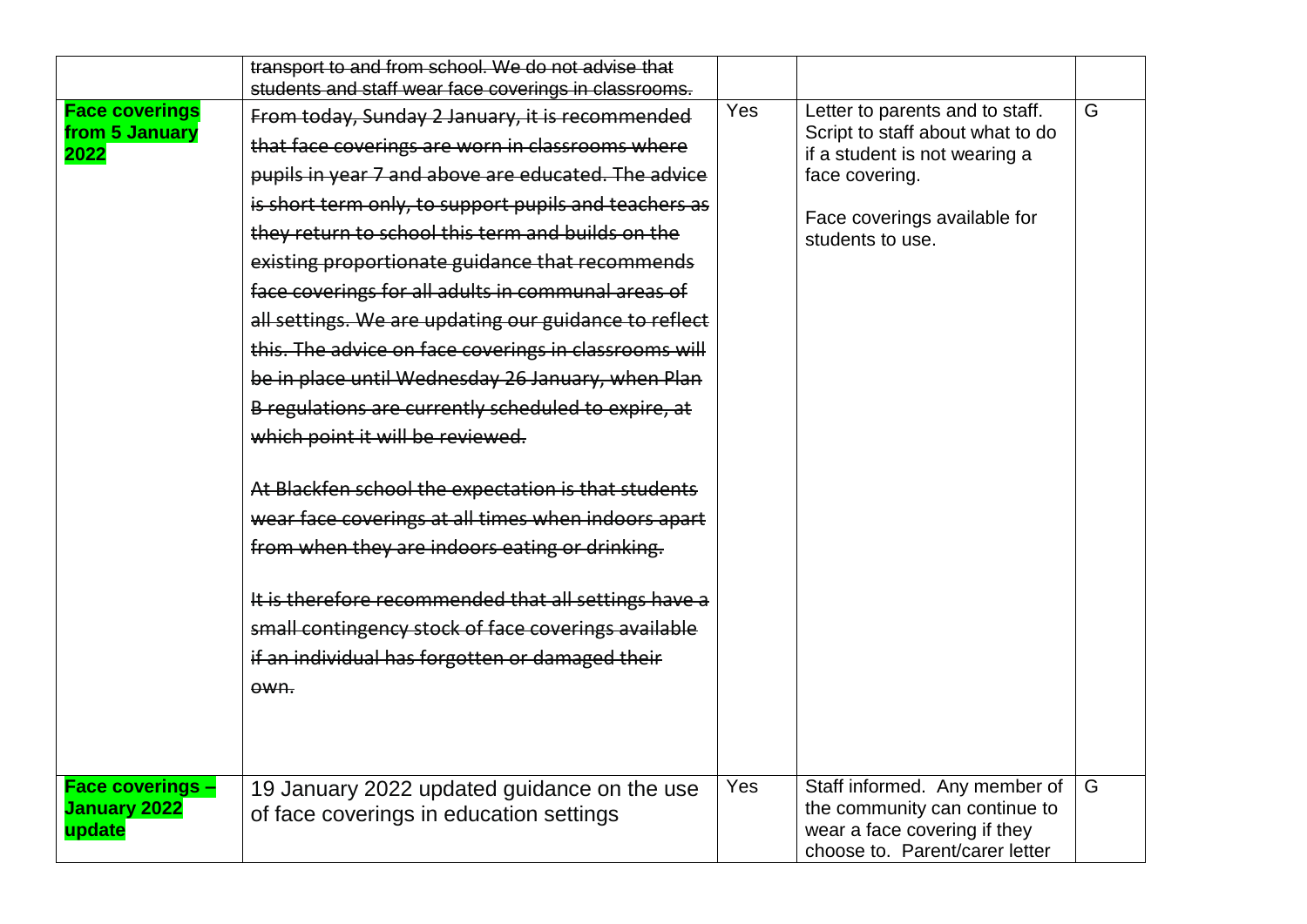|                                  | Face coverings:                                                                                                                                                                                                                                                                                                                                                                          |     |                                                                                                                              |   |
|----------------------------------|------------------------------------------------------------------------------------------------------------------------------------------------------------------------------------------------------------------------------------------------------------------------------------------------------------------------------------------------------------------------------------------|-----|------------------------------------------------------------------------------------------------------------------------------|---|
|                                  | From 20 January: Face coverings are no<br>longer advised for students, staff and visitors<br>in classrooms and teaching environments.                                                                                                                                                                                                                                                    |     |                                                                                                                              |   |
|                                  | From 27 January: Face coverings are no<br>longer advised for students, staff and visitors<br>in communal areas. From 27 January, staff<br>and students should follow wider advice on<br>face coverings outside of their setting,<br>including on transport to and from their<br>setting.                                                                                                 |     |                                                                                                                              |   |
|                                  | Face coverings are optional so any member of the                                                                                                                                                                                                                                                                                                                                         |     |                                                                                                                              |   |
|                                  | school community can continue to wear one.                                                                                                                                                                                                                                                                                                                                               |     |                                                                                                                              |   |
|                                  | Schools, as employers, have a duty to comply with the<br>Equality Act 2010 which includes making reasonable<br>adjustments for disabled staff. They also have a duty to<br>make reasonable adjustments for disabled students, to<br>support them to access education successfully. No<br>student should be denied education on the grounds<br>that they are not wearing a face covering. | Yes | Staff informed. HT in Briefing.<br>November 2021.                                                                            | G |
| <b>Educational visits</b>        | Visits can take place at the present time                                                                                                                                                                                                                                                                                                                                                | Yes | Governors to approve any<br>planned visits. NRO                                                                              | G |
| <b>Parental</b><br>communication | Regular communication to parents with clear guidance<br>on what to do.                                                                                                                                                                                                                                                                                                                   | Yes | Letters sent to parents. HT                                                                                                  | G |
|                                  | School put on green measures on 16 November 2021<br>and increased communication with parents/carers<br>about testing is part of this.                                                                                                                                                                                                                                                    | Yes | Warn and inform letter sent to<br>all parents and carers of year 7<br>students - 15 November 2021<br>- due to spike in cases | G |
| <b>Student</b><br>communication  | Reminder to students about testing.                                                                                                                                                                                                                                                                                                                                                      | Yes | Regular assembly reminders<br>about testing.                                                                                 | G |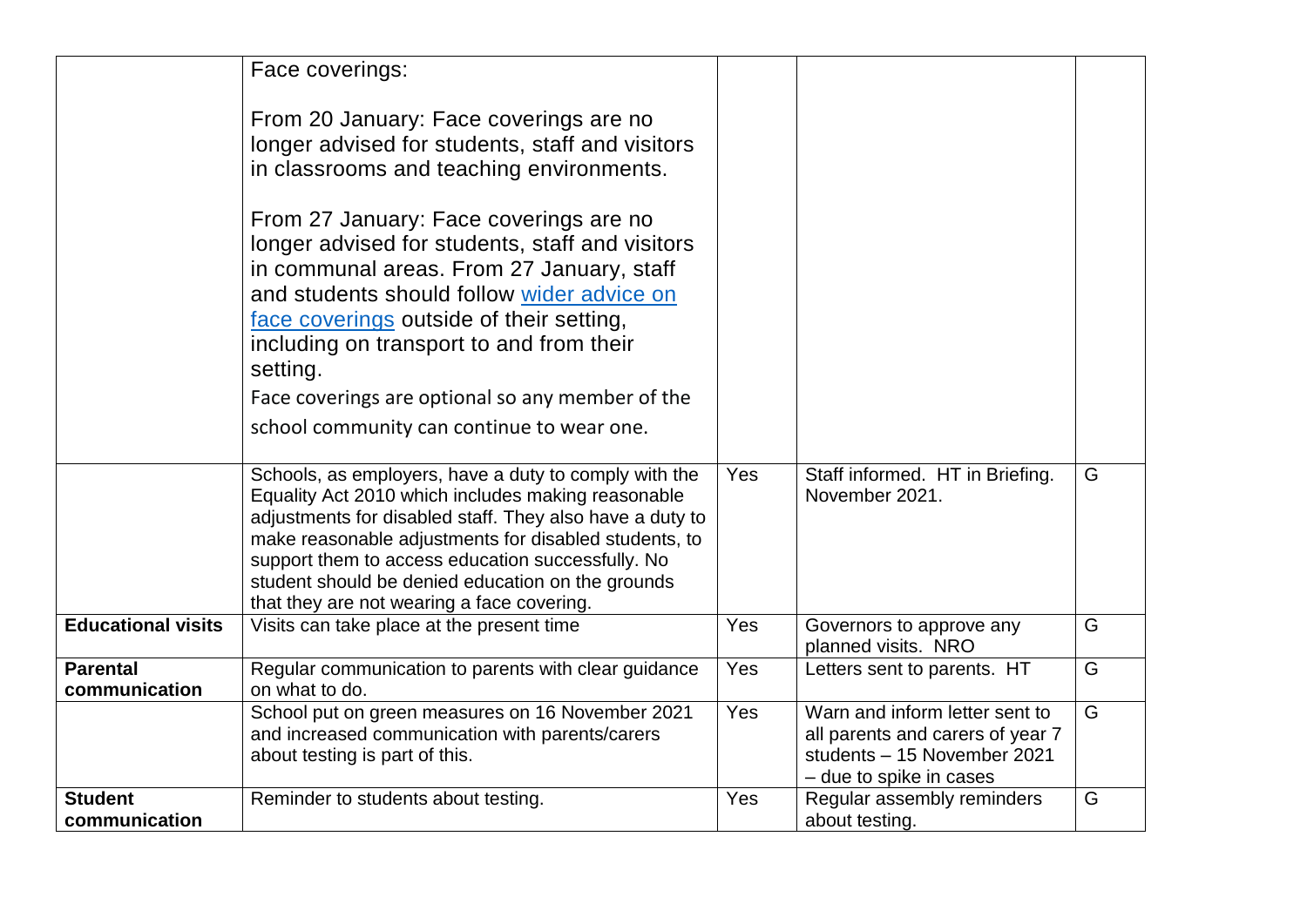| <b>Visitors to school</b> | Visitors who offer educational services to the school                                                      | Yes | Ongoing.                     | G              |
|---------------------------|------------------------------------------------------------------------------------------------------------|-----|------------------------------|----------------|
|                           | can visit.                                                                                                 |     |                              |                |
|                           | Parents/carers can meet with key staff but only with a                                                     |     |                              |                |
|                           | prior appointment e.g. a return from exclusion meeting.                                                    |     |                              |                |
|                           | Track and trace document remains in place.                                                                 |     |                              |                |
| <b>Good hygiene</b>       | Ensure that all adults and children frequently wash their                                                  | Yes | Posters encouraging hand     | G              |
|                           | hands with soap and water for 20 seconds and dry                                                           |     | washing. GMO                 |                |
|                           | thoroughly. Posters are encouraged and schools                                                             |     | Hand sanitisers regularly    |                |
|                           | ensure sufficient handwashing facilities are available in                                                  |     | refilled and maintained.     |                |
|                           | toilet blocks. Where a sink is not nearby, provide hand                                                    |     | GMO/VMU                      |                |
|                           | sanitiser in classrooms and other learning                                                                 |     |                              |                |
|                           | environments. Electric hand dryers continue to be                                                          |     |                              |                |
|                           | used as cost of paper towel replacements is prohibitive.                                                   |     |                              |                |
| <b>Public Health</b>      | If a school has a substantial increase in the number of                                                    | Yes | All communication with the   | G              |
| advice on testing,        | positive cases in your school (see Stepping measures                                                       |     | director of PH via the HT.   |                |
| self-isolation and        | up and down for more information), a director of public                                                    |     |                              |                |
| managing                  | health might advise that face coverings should                                                             |     |                              |                |
| confirmed cases           | temporarily be worn in communal areas or classrooms                                                        |     |                              |                |
| of Covid-19               | (by students, staff and visitors, unless exempt).                                                          |     |                              |                |
|                           | Outbreak management plans in place ready to                                                                | Yes | School will seek advice from | $\overline{A}$ |
|                           | reintroduce bubbles if required and a review made of                                                       |     | the Dfe Helpline             |                |
|                           | hygiene, improving ventilation without impacting                                                           |     | HT                           |                |
|                           | thermal comfort, and other controls including                                                              |     |                              |                |
|                           | encouraging testing and using outdoor space where                                                          |     |                              |                |
|                           | possible.                                                                                                  |     |                              |                |
|                           | Public Health guidance (18-9-21) Thresholds for<br>detecting transmission in the setting are described as: |     |                              |                |
|                           | 5 cases or 10% (whichever is reached first) test-                                                          |     |                              |                |
|                           | confirmed cases of COVID-19 (either by PCR testing or                                                      |     |                              |                |
|                           | LFD Ag testing with a follow-up PCR) within 10 days,                                                       |     |                              |                |
|                           | among students or staff clustered in a consistent group                                                    |     |                              |                |
|                           | or cohort. Dates should be calculated based on illness                                                     |     |                              |                |
|                           | onset, or test date if asymptomatic. OR                                                                    |     |                              |                |
|                           | Evidence of severe of illness e.g. students or                                                             |     |                              |                |
|                           | staff members admitted to hospital or a death as a                                                         |     |                              |                |
|                           | result of a COVID 19 infection (PCR or LFD Ag with                                                         |     |                              |                |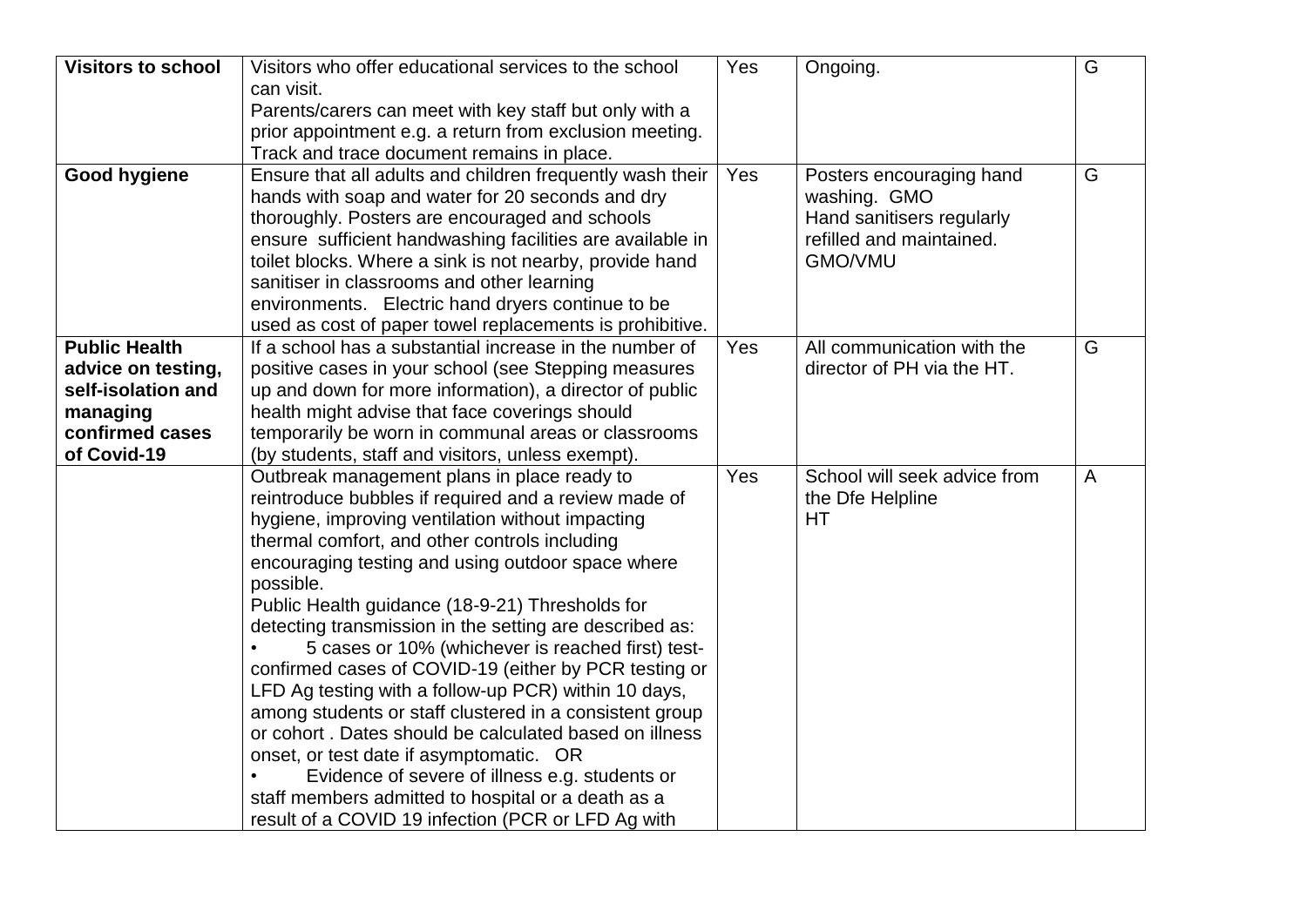|                             | follow up PCR) as the setting may require advice on                                                                                                                                                                                                                                                                                                                                                                                                                                                                                                                                                                                                                                                                                                                                                                                                                                                                                                                                                                                                                                                                                                                                                                |     |                                                                       |   |
|-----------------------------|--------------------------------------------------------------------------------------------------------------------------------------------------------------------------------------------------------------------------------------------------------------------------------------------------------------------------------------------------------------------------------------------------------------------------------------------------------------------------------------------------------------------------------------------------------------------------------------------------------------------------------------------------------------------------------------------------------------------------------------------------------------------------------------------------------------------------------------------------------------------------------------------------------------------------------------------------------------------------------------------------------------------------------------------------------------------------------------------------------------------------------------------------------------------------------------------------------------------|-----|-----------------------------------------------------------------------|---|
|                             | risk assessment and communication.                                                                                                                                                                                                                                                                                                                                                                                                                                                                                                                                                                                                                                                                                                                                                                                                                                                                                                                                                                                                                                                                                                                                                                                 |     |                                                                       |   |
| As from 29<br>November 2021 | All individuals who have been identified as a close<br>contact of a suspected or confirmed case of the<br>Omicron variant of COVID-19, irrespective of<br>vaccination status and age, will be contacted directly<br>and required to self-isolate immediately and asked to<br>book a PCR test. They will be informed by the local<br>health protection team or NHS Test and Trace if they<br>fall into this category and provided details about self-<br>isolation.                                                                                                                                                                                                                                                                                                                                                                                                                                                                                                                                                                                                                                                                                                                                                 | Yes | Staff, parents and students<br>informed of this change.               | G |
|                             | Green measures put in place for the school<br>Strengthen communications to encourage staff and eligible<br>children to undertake twice weekly LFD testing; and reinforce<br>advice on symptoms and case isolation<br>(for all staff and for secondary school students respectively)<br>Consider moving activities outdoors, including exercise,<br>assemblies, and classes<br>Further improvement of ventilation indoors (without significantly<br>impacting thermal comfort)<br>Implement enhanced cleaning, focusing on touch points. Shared<br>equipment should be cleaned after use<br>Review and reinforcement of hygiene measures<br>Strong messaging to school/setting community about signs,<br>symptoms, isolation advice and testing to support prompt isolation<br>of suspected cases.<br>Promote vaccination uptake for eligible students and staff. Please<br>request support from your local authority<br>Management of staff contacts<br>Promote PCR testing for close contacts identified by NHS Test<br>and Trace<br>Use your risk assessment to identify any safeguarding issues<br>Provide warn and inform information to identified group (e.g. class,<br>year group, common activities group) | Yes | LT have looked at document<br>and these steps are being<br>monitored. | G |
| <b>Testing</b>              | Follow all the guidance with regards to what to do if<br>your child has symptoms, what to do if your child tests<br>positive and what to do if your child is a close contact of<br>someone who has tested positive.<br>If your child tests positive, please report this to the<br>school.                                                                                                                                                                                                                                                                                                                                                                                                                                                                                                                                                                                                                                                                                                                                                                                                                                                                                                                          | Yes | Parents and staff and students<br>informed.                           | G |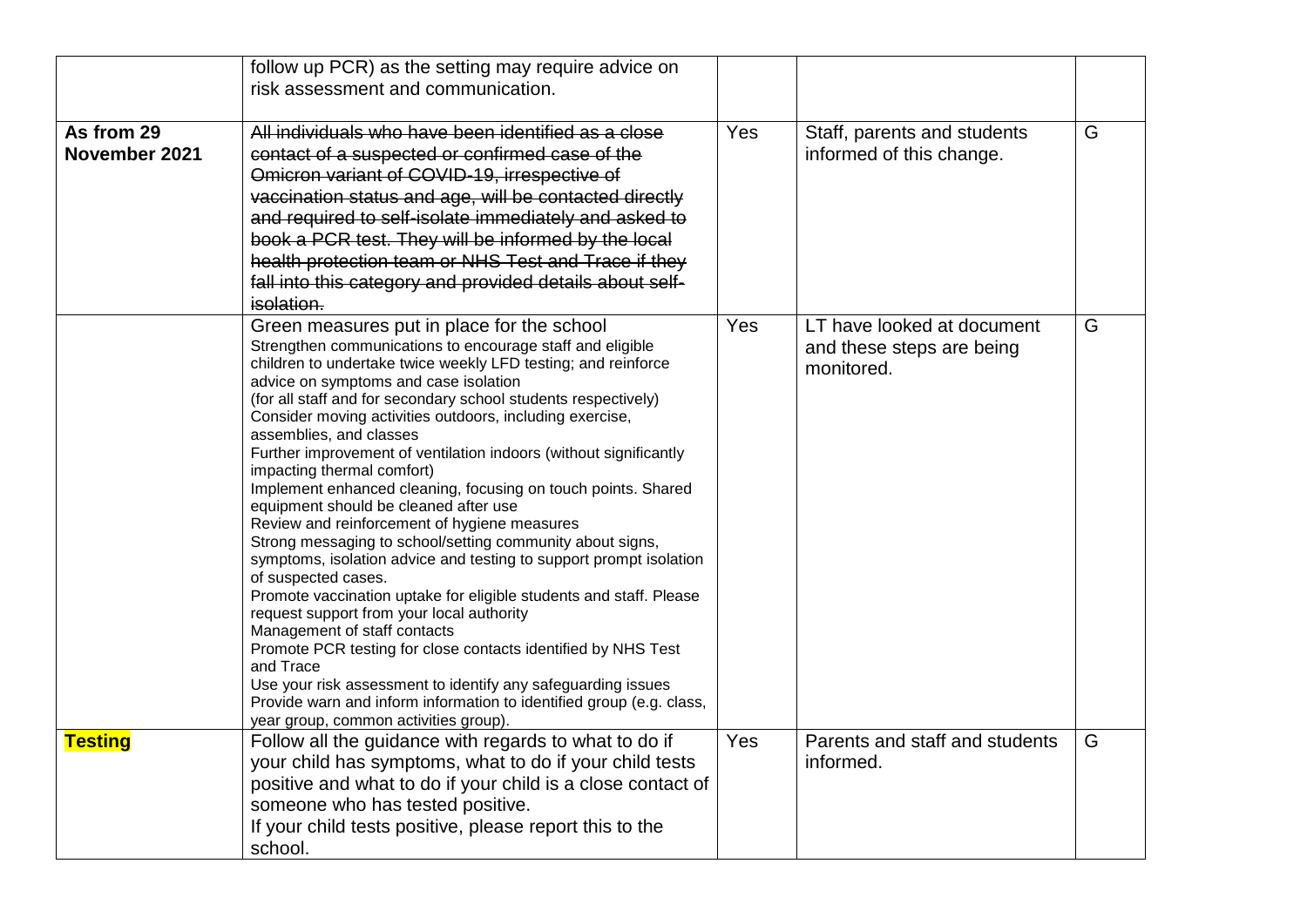|                                   | Students will be tested twice in school at the start of the<br>term.<br>Students must continue to test twice weekly at home<br>until the end of September when this will be reviewed.<br>Staff must undertake twice weekly home tests<br>throughout all of September.                                                                                                                                                                                                                                                                                                                                                     | Yes | Letters home to parents/carers.<br>AST station set up in school.<br>DTA/NRO/GMO<br>Testing kits issued to students.<br><b>DTA</b>                           | G              |
|-----------------------------------|---------------------------------------------------------------------------------------------------------------------------------------------------------------------------------------------------------------------------------------------------------------------------------------------------------------------------------------------------------------------------------------------------------------------------------------------------------------------------------------------------------------------------------------------------------------------------------------------------------------------------|-----|-------------------------------------------------------------------------------------------------------------------------------------------------------------|----------------|
| <b>Testing</b>                    | Students should continue to test regularly.                                                                                                                                                                                                                                                                                                                                                                                                                                                                                                                                                                               | Yes | Parents and staff and students<br>informed                                                                                                                  | G              |
| December 2021<br>and January 2022 | Students are encouraged to test over Christmas in<br>accordance with current public health advice<br>Students may wish to take a rapid lateral flow test in<br>situations where they are more likely to catch or spread<br>COVID-19. This includes spending time in crowded and<br>enclosed spaces, or before visiting people who are at<br>higher risk of severe illness if they catch COVID-19.                                                                                                                                                                                                                         | Yes | Letter home to parents/carers<br>about testing over Christmas<br>and on the first day back.                                                                 | $\mathsf{A}$   |
| <b>Students</b>                   | Prepare to test secondary school students onsite once<br>on their return to school after the holidays using<br>your Asymptomatic Testing Site<br>• Secondary schools, should prepare to offer all<br>students one Lateral Flow Device (LFD) test onsite at<br>the beginning of the Spring term.<br>• This will help to identify positive cases of COVID19<br>and reduce transmission, to support the continuity of<br>education, particularly as increased social mixing is<br>likely over the Christmas and New Year period.<br>• This test should be taken in the new year when<br>students return to secondary school. | Yes | Arrangements made to set up<br><b>Asymptomatic Testing Site</b><br>$(ATS)$ .<br>Staff and parents informed of<br>arrangements for the start of<br>the term. | $\overline{A}$ |
| <b>Students</b>                   | Once students have taken one test onsite, they should<br>continue to test at home in line with current<br>government guidance.<br>Students should be encouraged to take a test at-home<br>3-4 days after the initial test onsite. Following this, they<br>should continue to test at-home in line with government<br>guidance.                                                                                                                                                                                                                                                                                            | Yes | Letter home to parents and<br>carers regarding testing.                                                                                                     | $\overline{A}$ |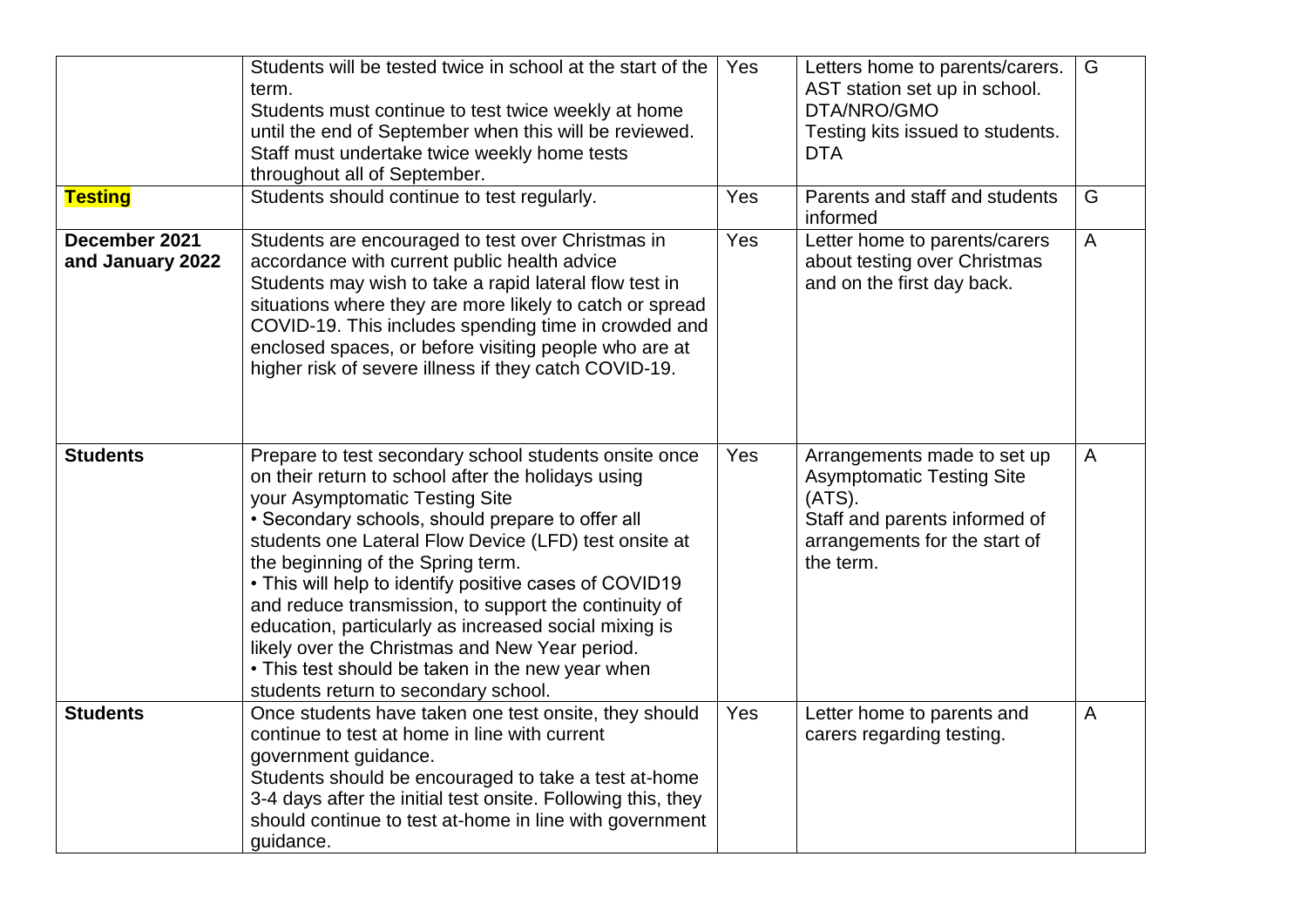| <b>Testing from 5</b><br><b>January 2022</b> | People who are fully vaccinated, or children and<br>young people aged between 5 and 18 years and 6<br>months, identified as a close contact of someone<br>with COVID-19, should take an LFD test every day<br>for seven days and continue to attend their setting<br>as normal, unless they have a positive test result or<br>develop symptoms at any time.<br>Children under 5 are not being advised to take part<br>in daily testing of close contacts. If a child under 5 is<br>a contact of a confirmed case, they are not<br>required to self-isolate and should not start daily<br>testing. If they live in the same household as<br>someone with COVID-19 they should limit their<br>contact with anyone who is at higher risk of severe<br>illness if infected with COVID-19, and arrange to<br>take a PCR test as soon as possible. They can<br>continue to attend an education or childcare<br>setting while waiting for the PCR result. If the test is | Yes | Letter home to parents and<br>carers regarding testing<br>regularly. | G              |
|----------------------------------------------|-------------------------------------------------------------------------------------------------------------------------------------------------------------------------------------------------------------------------------------------------------------------------------------------------------------------------------------------------------------------------------------------------------------------------------------------------------------------------------------------------------------------------------------------------------------------------------------------------------------------------------------------------------------------------------------------------------------------------------------------------------------------------------------------------------------------------------------------------------------------------------------------------------------------------------------------------------------------|-----|----------------------------------------------------------------------|----------------|
|                                              | positive, they should follow the stay at home:<br>guidance for households with possible or confirmed                                                                                                                                                                                                                                                                                                                                                                                                                                                                                                                                                                                                                                                                                                                                                                                                                                                              |     |                                                                      |                |
|                                              | COVID-19 infection.                                                                                                                                                                                                                                                                                                                                                                                                                                                                                                                                                                                                                                                                                                                                                                                                                                                                                                                                               |     |                                                                      |                |
| <b>Staff and students</b>                    | Staff and students who are not attending the education                                                                                                                                                                                                                                                                                                                                                                                                                                                                                                                                                                                                                                                                                                                                                                                                                                                                                                            | Yes | Staff are made aware and letter                                      | $\overline{A}$ |
|                                              | setting over Christmas should test in<br>accordance with current public health advice<br>Staff and students who are not attending their setting<br>during the holiday period may wish to take a rapid                                                                                                                                                                                                                                                                                                                                                                                                                                                                                                                                                                                                                                                                                                                                                             |     | home to parents and carers<br>regarding testing.                     |                |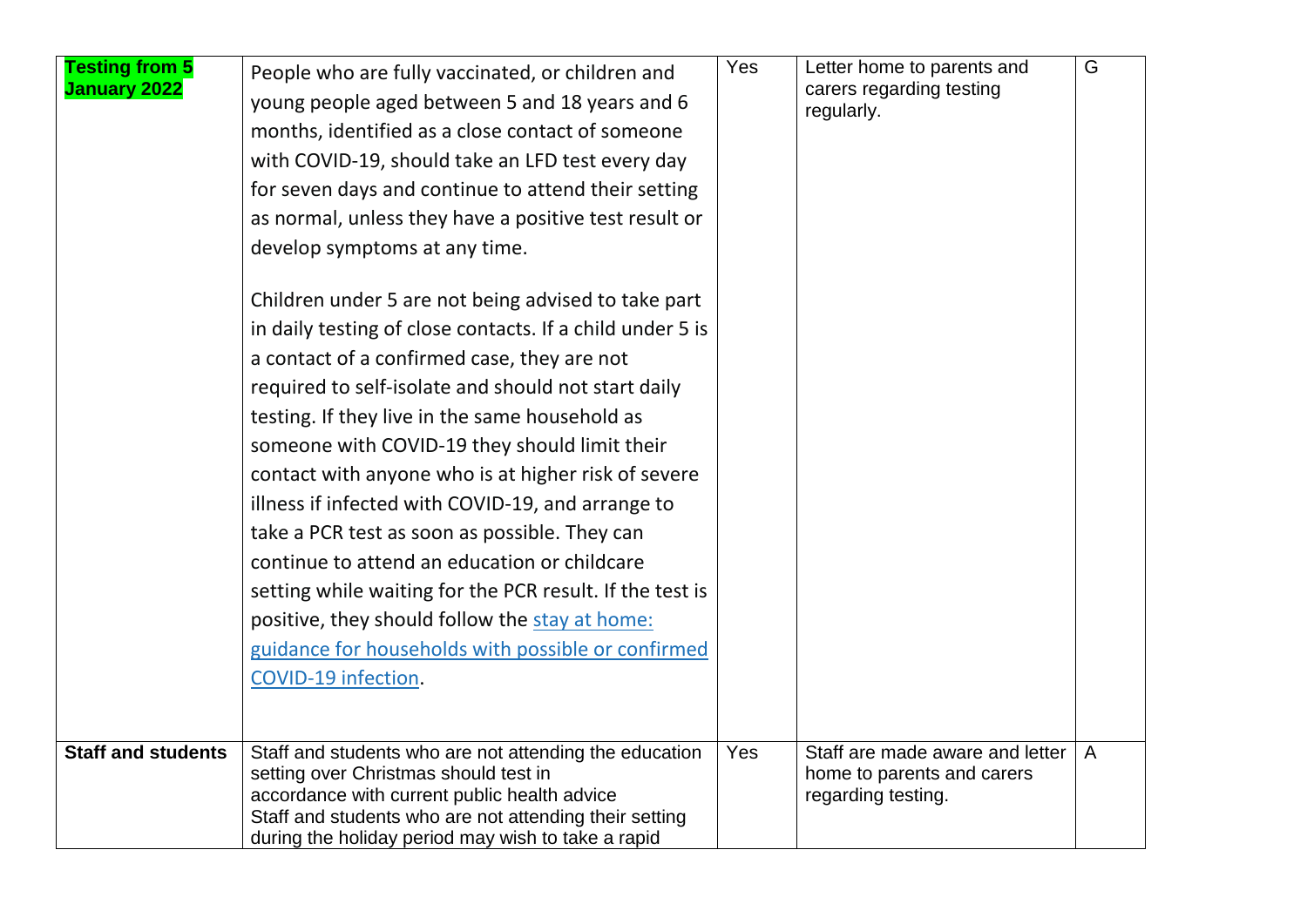|              | lateral flow test in situations where they are more likely<br>to catch or spread COVID-19. This includes spending<br>time in crowded and enclosed spaces, or before<br>visiting people who are at higher risk of severe illness if<br>they catch COVID-19.<br>Staff and students who are attending the education<br>setting over Christmas should continue to test<br>twice weekly.                                                                                                                                                                                                                                                                                                                                                                                                                                                                         |     |                                                      |                |
|--------------|-------------------------------------------------------------------------------------------------------------------------------------------------------------------------------------------------------------------------------------------------------------------------------------------------------------------------------------------------------------------------------------------------------------------------------------------------------------------------------------------------------------------------------------------------------------------------------------------------------------------------------------------------------------------------------------------------------------------------------------------------------------------------------------------------------------------------------------------------------------|-----|------------------------------------------------------|----------------|
| <b>Staff</b> | Prepare for staff in all settings to test at home once,<br>the night/morning before they return.<br>You should prepare to distribute self-test kits before the<br>Christmas break to any staff that need them, to enable<br>them to take one Lateral Flow Device (LFD) test at<br>home before they return. Then continue to test in line<br>with current government guidance.<br>This will help to identify cases of COVID19 and reduce<br>transmission to support the continuity of education -<br>particularly as increased social mixing is likely over the<br>Christmas and New Year period.                                                                                                                                                                                                                                                            | Yes | Reminder email to staff in<br>January 2022 from HT.  | $\overline{A}$ |
|              | When an individual develops Covid-19 or has a positive<br>test, students, staff and other adults follow public health<br>advice on when to self-isolate and what to do. They<br>should not come into school if they have symptoms,<br>have had a positive test result or other reasons<br>requiring them to stay at home due to the risk of them<br>passing on COVID-19 (for example, they are required<br>to quarantine). If anyone in the school develops<br>COVID-19 symptoms they are sent home and they<br>follow public health advice. Symptoms include: A high<br>temperature, a new continuous cough, loss of taste or<br>sense of smell (anosmia). For everyone with<br>symptoms, they must avoid using public transport and,<br>wherever possible, be collected by a member of their<br>family or household. If a student is awaiting collection, | Yes | PH procedures are followed as<br>relevant.<br>HT/JCL | G              |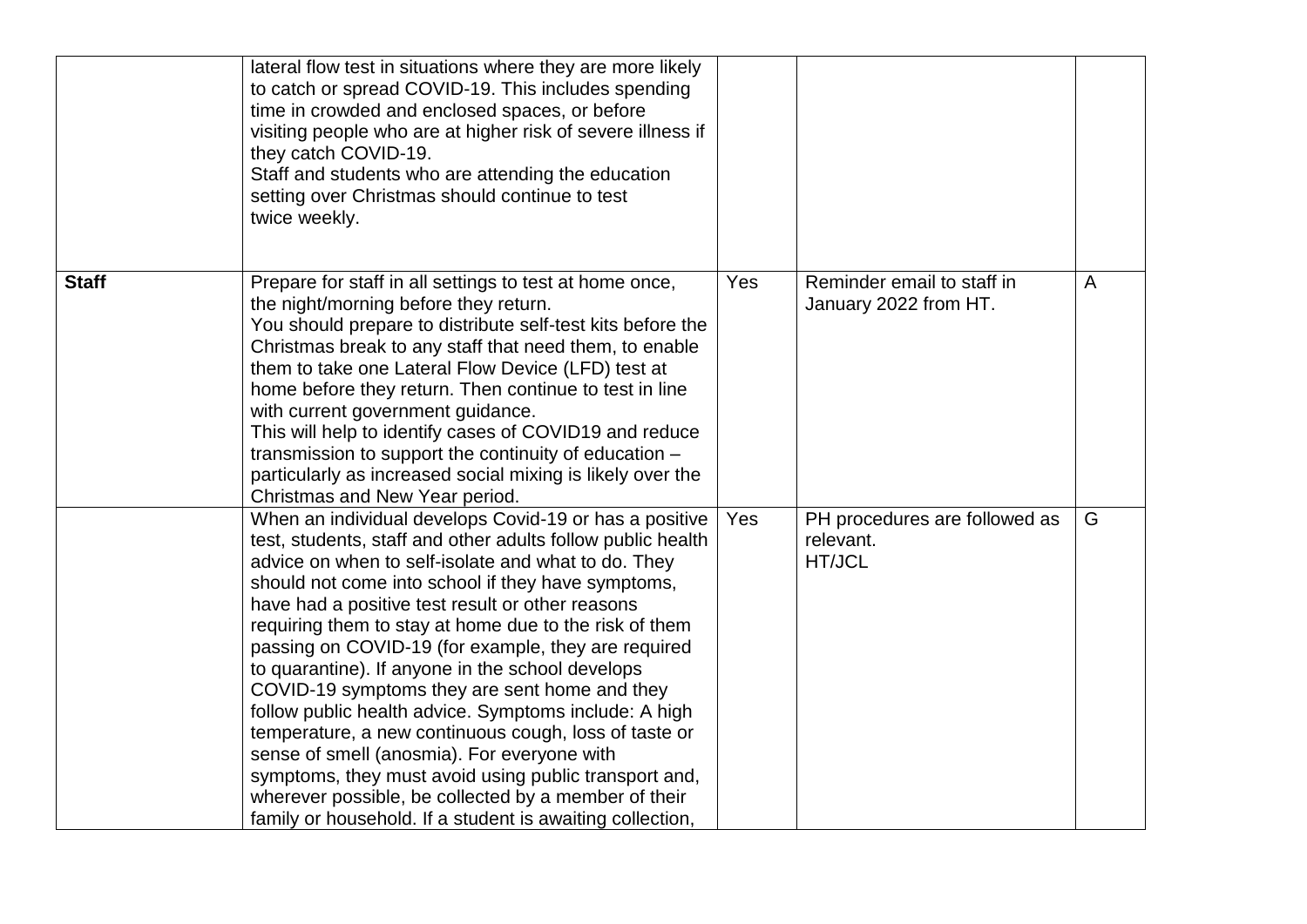|                               | they are in a room on their own if possible and safe to      |     |                                                  |   |
|-------------------------------|--------------------------------------------------------------|-----|--------------------------------------------------|---|
|                               | do so.                                                       |     |                                                  |   |
| Added on 6                    | Any household close contacts in KS2 and above                |     |                                                  |   |
| December 2021                 | who are exempt from isolation and are attending              |     |                                                  |   |
|                               | school are encouraged to carry out daily lateral             |     |                                                  |   |
|                               | flow testing for 10 days after the onset of                  |     |                                                  |   |
|                               | symptoms (or positive test if asymptomatic) in the           |     |                                                  |   |
|                               | case in their household, and only attend school if           |     |                                                  |   |
|                               | their lateral flow test is negative. They are also           |     |                                                  |   |
|                               | encouraged to follow national guidance for all               |     |                                                  |   |
|                               | contacts and access a PCR test at COVID-19:                  |     |                                                  |   |
|                               | guidance for households with possible coronavirus            |     |                                                  |   |
|                               | infection - GOV.UK (www.gov.uk). People who have             |     |                                                  |   |
|                               | tested positive with a PCR test within the last 90           |     |                                                  |   |
|                               | days do not need to be tested.                               |     |                                                  |   |
|                               |                                                              |     |                                                  |   |
| <b>From 5 January</b><br>2022 | Since Wednesday 22 December, the 10 day self-                | Yes | Letter home to parents and<br>carers about this. | G |
|                               | isolation period for people who record a positive PCR        |     |                                                  |   |
|                               | test result for COVID-19 has been reduced to 7 days in       |     |                                                  |   |
|                               | most circumstances, unless you cannot test for any           |     |                                                  |   |
|                               | reason.                                                      |     |                                                  |   |
|                               |                                                              |     |                                                  |   |
|                               | Individuals may now take LFD tests on day 6 and day 7        |     |                                                  |   |
|                               | of their self-isolation period. Those who receive two        |     |                                                  |   |
|                               | negative test results are no longer required to complete     |     |                                                  |   |
|                               | 10 full days of self-isolation. The first test must be taken |     |                                                  |   |
|                               | no earlier than day 6 of the self-isolation period and       |     |                                                  |   |
|                               | tests must be taken 24 hours apart. This also applies to     |     |                                                  |   |
|                               | children under 5, with LFD testing at parental or            |     |                                                  |   |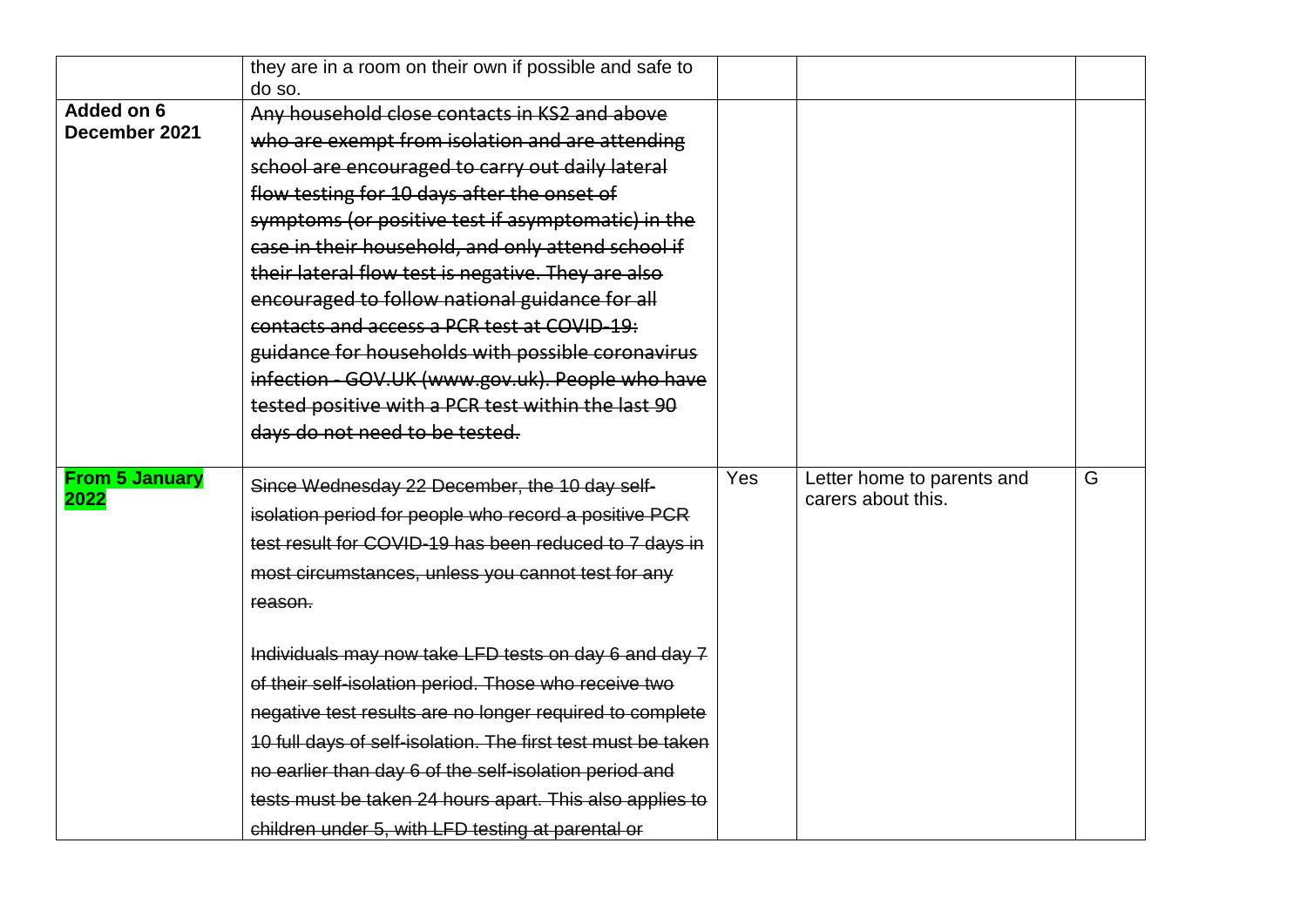|                                | guardian discretion. If both these test results are<br>negative, and you do not have a high temperature, you<br>may end your self-isolation after the second negative<br>test result and return to your education setting from day<br>8 <sub>1</sub><br>Anyone who is unable to take LFD tests will need to<br>complete the full 10 day period of self-isolation. Further<br>information is available in the stay at home: guidance<br>for households with possible or confirmed COVID-19<br>infection.                                                                                                                                |     |                                                                                            |                |
|--------------------------------|----------------------------------------------------------------------------------------------------------------------------------------------------------------------------------------------------------------------------------------------------------------------------------------------------------------------------------------------------------------------------------------------------------------------------------------------------------------------------------------------------------------------------------------------------------------------------------------------------------------------------------------|-----|--------------------------------------------------------------------------------------------|----------------|
| <b>From 26 January</b><br>2022 | What has changed<br>The self-isolation advice for people with coronavirus (COVID-19)<br>has changed. It is now possible to end self-isolation after 5 days,<br>following 2 negative LFD tests taken 24 hours apart.                                                                                                                                                                                                                                                                                                                                                                                                                    | Yes | Staff, parents and students<br>aware.                                                      | G              |
|                                | The First Aid Needs risk assessment is updated. First<br>Aiders issued with PPE (goggles, gloves, mask and<br>apron).                                                                                                                                                                                                                                                                                                                                                                                                                                                                                                                  | Yes | <b>First Aid Needs risk</b><br>assessment is updated. GMO<br>First aiders issued with PPE. | $\overline{A}$ |
|                                | The risks to female employees of childbearing age and,<br>in particular, risks to new and expectant mothers must<br>be assessed and pregnant staff are in the clinically<br>vulnerable group. Any employee who is pregnant,<br>breastfeeding, or has given birth within the last 6<br>months, should check the risk assessment to see if any<br>new risks have arisen. There is Guidance for pregnant<br>employees. Pregnant staff should only attend a<br>workplace if the risk assessment states it is safe to do<br>so. Women from 28 weeks gestation or with underlying<br>health conditions such as pre-eclampsia, are at greater | Yes | Individual risk assessments<br>completed for any individual in<br>this group.              | A/G            |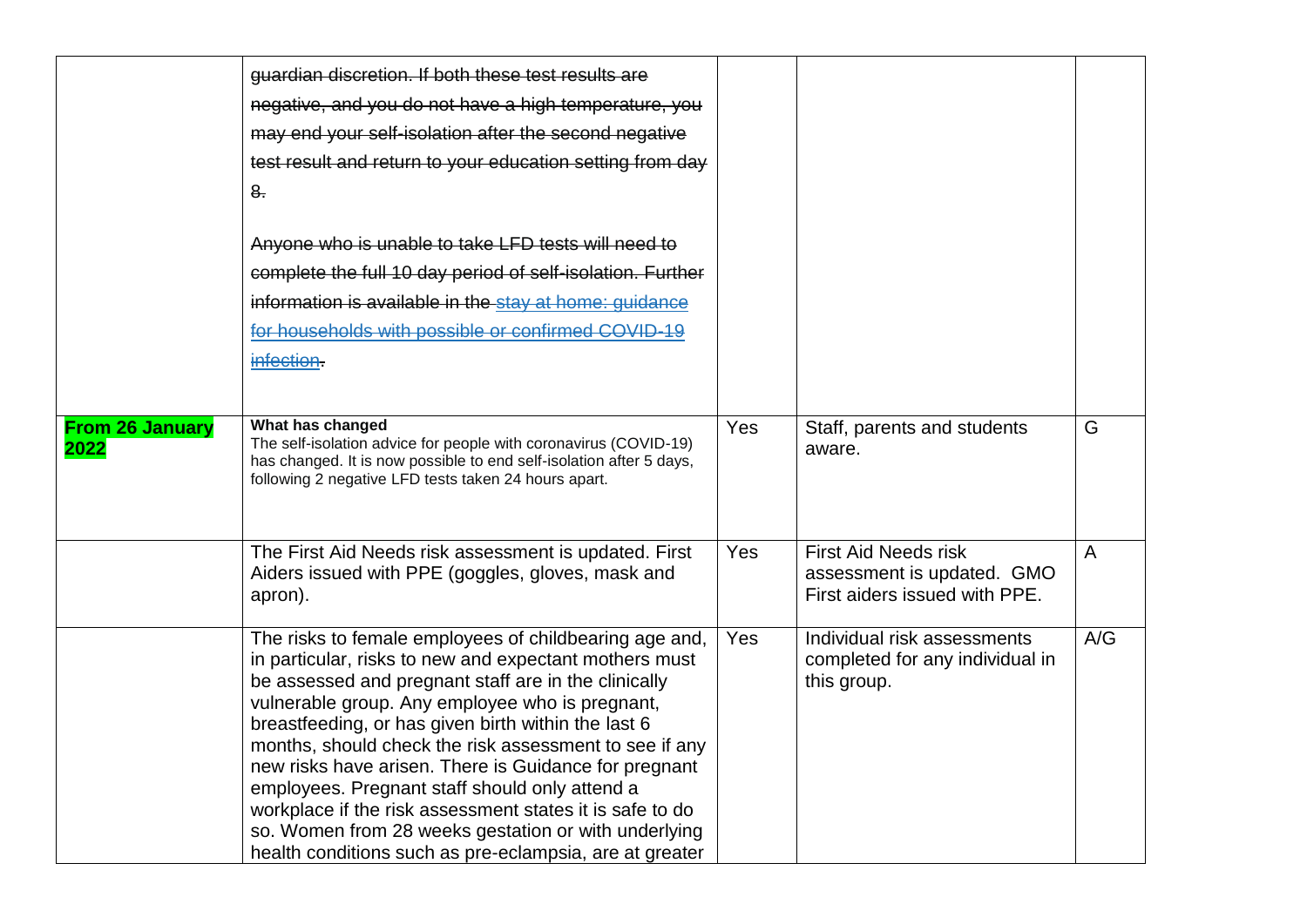|                                                              | risk if they catch Covid-19. It should be noted that heart<br>disease (congenital or acquired) during pregnancy, is<br>classed as clinically extremely vulnerable and will have                                                                                                                                                                                                                                                                              |     |                                                                                                                 |   |
|--------------------------------------------------------------|--------------------------------------------------------------------------------------------------------------------------------------------------------------------------------------------------------------------------------------------------------------------------------------------------------------------------------------------------------------------------------------------------------------------------------------------------------------|-----|-----------------------------------------------------------------------------------------------------------------|---|
|                                                              | been notified by Public Health England. The school will<br>follow the same principles for pregnant students.                                                                                                                                                                                                                                                                                                                                                 |     |                                                                                                                 |   |
| <b>Events</b>                                                | Cancellation of events where there is mixing                                                                                                                                                                                                                                                                                                                                                                                                                 | Yes | The school had to cancel the<br><b>Black History Month Carnival</b><br>and the Citizenship Fair in<br>November. | G |
| <b>Events</b>                                                | Face to face assemblies cancelled and made virtual.                                                                                                                                                                                                                                                                                                                                                                                                          | Yes | Parents and staff and students<br>informed.                                                                     | G |
| <b>Events - February</b><br>2022                             | Face to face assemblies allowed in school after half<br>term.                                                                                                                                                                                                                                                                                                                                                                                                | Yes | Parents and staff and students<br>informed                                                                      | G |
|                                                              | • On the day that students have a PE lesson, they<br>should come to school wearing their PE kit.<br>• All revision classes after school will run as usual.<br>• The learning zone will still be open for year 11<br>students after school.<br>• Outside PE clubs after school will still take place. For<br>other clubs, students should check with the member of<br>staff.<br>• The library will be open at break and lunch as per<br>present arrangements. | Yes | Parents and staff and students<br>informed.                                                                     | G |
| From 29 November                                             | No face to face meetings to take place in school.                                                                                                                                                                                                                                                                                                                                                                                                            | Yes | Staff informed not to hold<br>meetings of any type.                                                             | G |
| <b>From 21 February</b><br>2022                              | Face to face meetings can take place.                                                                                                                                                                                                                                                                                                                                                                                                                        | Yes | Staff informed.                                                                                                 | G |
| <b>Subjects where</b><br>students mix with<br>other students | In dance and drama for years $7 - 9$ students, theory<br>lessons will take place and there will be no practical<br>work. Practical work in technology, science and other<br>subjects will continue.<br>Wording from PH. Dance/Drama lessons: to postpone<br>the planned lessons during this period as we are trying<br>to reduce the close mixing of students                                                                                                | Yes | Consultation with subject leads<br>before putting in place.<br>Parents and staff and students<br>informed.      | G |
| <b>Student start and</b><br>finish times                     | A temporary staggered start to the school day and<br>staggered finish is introduced to reduce mixing on the                                                                                                                                                                                                                                                                                                                                                  | Yes | Staff, parents and students<br>informed.                                                                        | G |